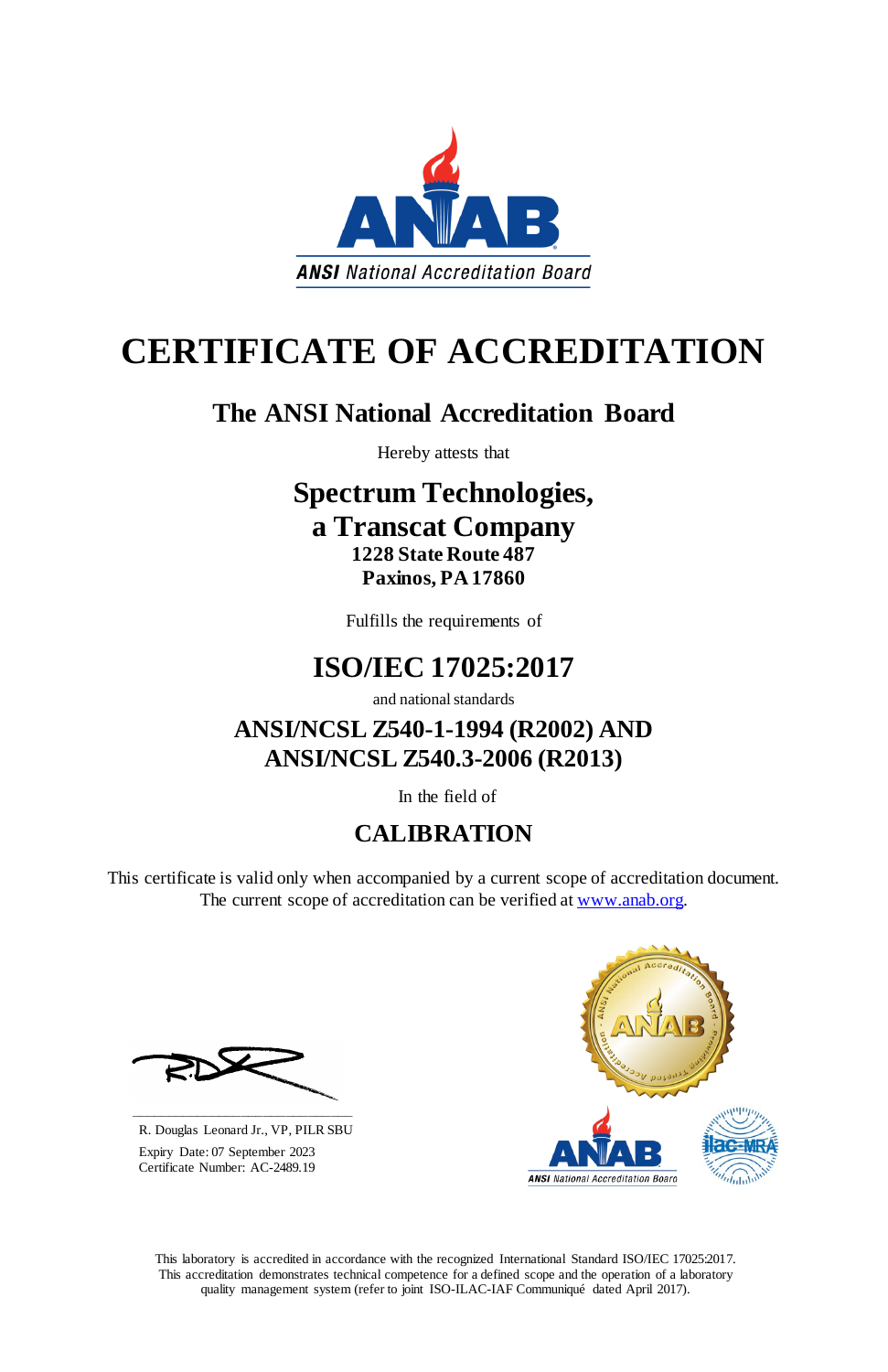

### **SCOPE OF ACCREDITATION TO ISO/IEC 17025:2017, ANSI/NCSL Z540-1-1994 (R2002) AND ANSI/NCSL Z540.3-2006 (R2013)**

**Spectrum Technologies, A Transcat Company**

1228 State Route 487 Paxinos, PA 17860 Lance Hopkins 570-509-2910 ext. 6843 [lance.hopkins@transcat.com](mailto:lance.hopkins@transcat.com)

### **CALIBRATION**

Valid to: **September 7, 2023** Certificate Number: **AC-2489.19** 

#### **Electrical – DC/Low Frequency**

| Parameter/Equipment              | <b>Range</b>                                                                                                                                                                                                                                                                                                                                                                                                                                                                                                                    | <b>Expanded Uncertainty of</b><br>Measurement $(+/-)$                                                                                                                                                                                                                                                                                                                                                                                                                                                                                                                                                                                                                                                  | Reference Standard,<br>Method, and/or<br>Equipment |
|----------------------------------|---------------------------------------------------------------------------------------------------------------------------------------------------------------------------------------------------------------------------------------------------------------------------------------------------------------------------------------------------------------------------------------------------------------------------------------------------------------------------------------------------------------------------------|--------------------------------------------------------------------------------------------------------------------------------------------------------------------------------------------------------------------------------------------------------------------------------------------------------------------------------------------------------------------------------------------------------------------------------------------------------------------------------------------------------------------------------------------------------------------------------------------------------------------------------------------------------------------------------------------------------|----------------------------------------------------|
| AC Current – Source <sup>1</sup> | $(30 \text{ to } 330) \mu\text{A}$<br>(10 to 20) Hz<br>$(20 to 45)$ Hz<br>45 Hz to 1 kHz<br>(1 to 5) kHz<br>$(0.33 \text{ to } 3.3) \text{ mA}$<br>$(10 \text{ to } 20)$ Hz<br>$(20 to 45)$ Hz<br>45 Hz to 1 kHz<br>$(1 to 5)$ kHz<br>$(5 to 10)$ kHz<br>$(3.3 \text{ to } 33) \text{ mA}$<br>$(10 \text{ to } 20)$ Hz<br>(20 to 45) Hz<br>45 Hz to 1 kHz<br>(1 to 5) kHz<br>$(5 \text{ to } 10) \text{ kHz}$<br>(33 to 330) mA<br>(10 to 20) Hz<br>$(20 \text{ to } 45)$ Hz<br>45 Hz to 1 kHz<br>(1 to 5) kHz<br>(5 to 10) kHz | 0.25 % of reading $+ 0.12 \mu A$<br>$0.098\%$ % of reading + 0.12 µA<br>0.097 % % of reading $+0.12 \mu A$<br>0.31 %% of reading $+ 0.12 \mu A$<br>0.16 % % of reading + 0.23 $\mu$ A<br>0.16 % % of reading + 0.23 $\mu$ A<br>$0.078\%$ % of reading + 0.23 µA<br>0.16 % % of reading $+0.23 \mu A$<br>$0.47 \%$ % of reading + 0.23 µA<br>$0.16\%$ % of reading + 2.3 µA<br>0.079 % % of reading $+2.3 \mu A$<br>0.07 % % of reading $+ 2.3 \mu A$<br>$0.16\%$ % of reading + 2.3 µ A<br>$0.47\%$ of reading + 2.3 $\mu$ A<br>$0.16\%$ of reading + 23 $\mu$ A<br>$0.078$ % of reading + 23 $\mu$ A<br>0.07 % of reading $+23 \mu A$<br>$0.16\%$ of reading + 23 µA<br>0.47 % of reading $+23 \mu A$ | Fluke 5500A<br>Multiproduct Calibrator             |

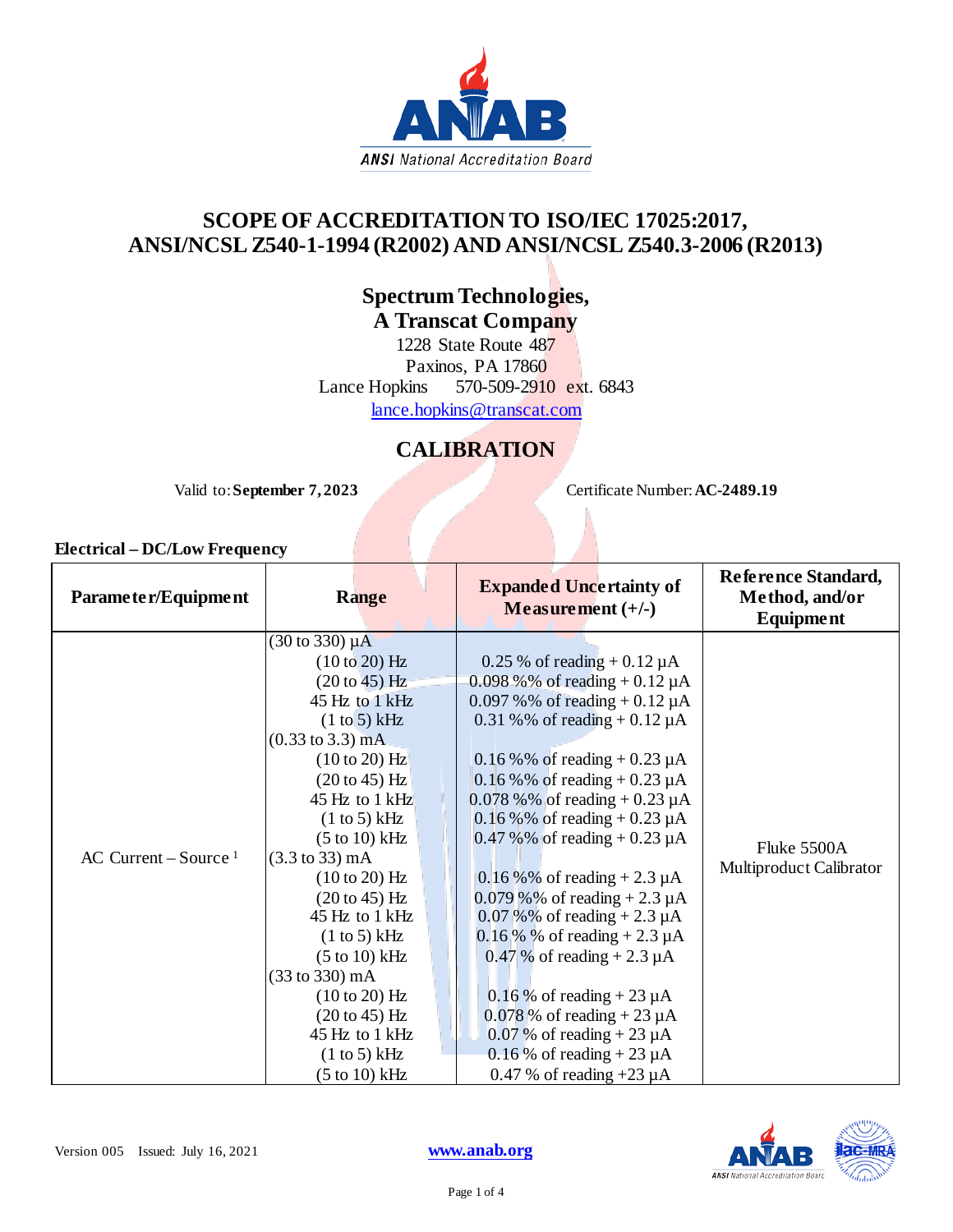

### **Electrical – DC/Low Frequency**

| Parameter/Equipment                | Range                                                                                                                                                                                                                                                                                                                                                                                                                                                                                                                                                                                                                                                                | <b>Expanded Uncertainty of</b><br>Measurement $(+/-)$                                                                                                                                                                                                                                                                              | Reference Standard,<br>Method, and/or<br>Equipment |
|------------------------------------|----------------------------------------------------------------------------------------------------------------------------------------------------------------------------------------------------------------------------------------------------------------------------------------------------------------------------------------------------------------------------------------------------------------------------------------------------------------------------------------------------------------------------------------------------------------------------------------------------------------------------------------------------------------------|------------------------------------------------------------------------------------------------------------------------------------------------------------------------------------------------------------------------------------------------------------------------------------------------------------------------------------|----------------------------------------------------|
| AC Current – Source <sup>1</sup>   | $(0.33 \text{ to } 2.2)$ A<br>$(10 to 45)$ Hz<br>45 Hz to 1 kHz<br>(1 to 5) kHz<br>$(2.2 \text{ to } 10)$ A<br>$(10 to 65)$ Hz<br>$(65 \text{ to } 500)$ Hz<br>500 Hz to 1 kHz                                                                                                                                                                                                                                                                                                                                                                                                                                                                                       | 0.16 % of $\text{reading} + 0.23 \text{ mA}$<br>0.078 % of reading $+0.23$ mA<br>$0.58\%$ of reading $+0.23$ mA<br>$0.047\%$ of reading + 1.6 mA<br>$0.078\%$ of reading + 1.6 mA<br>$0.26\%$ of reading + 1.6 mA                                                                                                                  | Fluke 5500A<br>Multiproduct Calibrator             |
| $DC$ Current – Source <sup>1</sup> | Up to 3.3 mA<br>$(3.3 \text{ to } 33) \text{ mA}$<br>$(33 to 330)$ mA<br>$(0.33 \text{ to } 2.2)$ A<br>$(2.2 \text{ to } 11)$ A                                                                                                                                                                                                                                                                                                                                                                                                                                                                                                                                      | $0.01\%$ of reading +40 nA<br>$0.01\%$ of reading + 0.19 µA<br>0.008 % of reading + 2.5 $\mu$ A<br>$0.025\%$ of reading + 34 $\mu$ A<br>$0.047$ % of reading $+0.26$ mA                                                                                                                                                            | Fluke 5500A<br>Multiproduct Calibrator             |
| Capacitance – Source <sup>1</sup>  | $(0.33 \text{ to } 11) \text{ nF}$<br>$(50 \text{ to } 1000) \text{ Hz}$<br>(11 to 110) nF<br>$(50 \text{ to } 1000) \text{ Hz}$<br>$(110 \text{ to } 330) \text{ nF}$<br>(50 to 1000) Hz<br>$(0.33 \text{ to } 1.1) \text{ µf}$<br>(50 to 1000) Hz<br>$(1.1 \text{ to } 3.3) \mu f$<br>(50 to 1000) Hz<br>$(3.3 \text{ to } 11) \,\mu\text{f}$<br>$(50 \text{ to } 400) \text{ Hz}$<br>$(11 to 33) \,\mu\text{f}$<br>$(50 \text{ to } 400) \text{ Hz}$<br>$(33 \text{ to } 110) \,\mu\text{f}$<br>$(50 \text{ to } 200) \text{ Hz}$<br>$(110 \text{ to } 330) \mu f$<br>(50 to 100) Hz<br>$(0.33 \text{ to } 1.1) \text{ m}$ f<br>$(50 \text{ to } 100) \text{ Hz}$ | $0.41\%$ of reading + 7.8 pF<br>$0.22\%$ of reading + 7.8 pF<br>$0.22\%$ of reading + 0.23 nF<br>$0.22$ % of reading $+0.77$ nF<br>$0.22\%$ of reading + 2.3 nF<br>$0,22\%$ of reading + 7.8 nF<br>$0.33\%$ of reading + 23 nF<br>$0.45\%$ of reading + 78 nF<br>0.59 % of reading $+ 0.23 \mu F$<br>$0.85\%$ of reading + 0.23 µF | Fluke 5500A<br>Multiproduct Calibrator             |
| Resistance – Source <sup>1</sup>   | Up to 11 $\Omega$<br>$(11 \text{ to } 33) \Omega$<br>$(33 \text{ to } 110) \Omega$<br>$(110 \text{ to } 330) \Omega$<br>$(0.33 \text{ to } 1.1) \text{ k}\Omega$<br>$(1.1 \text{ to } 3.3) \text{ k}\Omega$<br>$(3.3 \text{ to } 11) \text{ k}\Omega$<br>$(11 \text{ to } 33) \text{ k}\Omega$                                                                                                                                                                                                                                                                                                                                                                       | $0.009\%$ of reading + 4.6 m $\Omega$<br>$0.009\%$ of reading + 7.7 m $\Omega$<br>$0.007\%$ of reading + 7.7 m $\Omega$<br>$0.007\%$ of reading + 7.7 m $\Omega$<br>$0.007\%$ of reading + 47 m $\Omega$<br>0.007 % of reading + 47 m $\Omega$<br>0.007 % of reading + 0.47 $\Omega$<br>0.007 % of reading + 0.47 $\Omega$         | Fluke 5500A<br>Multiproduct Calibrator             |

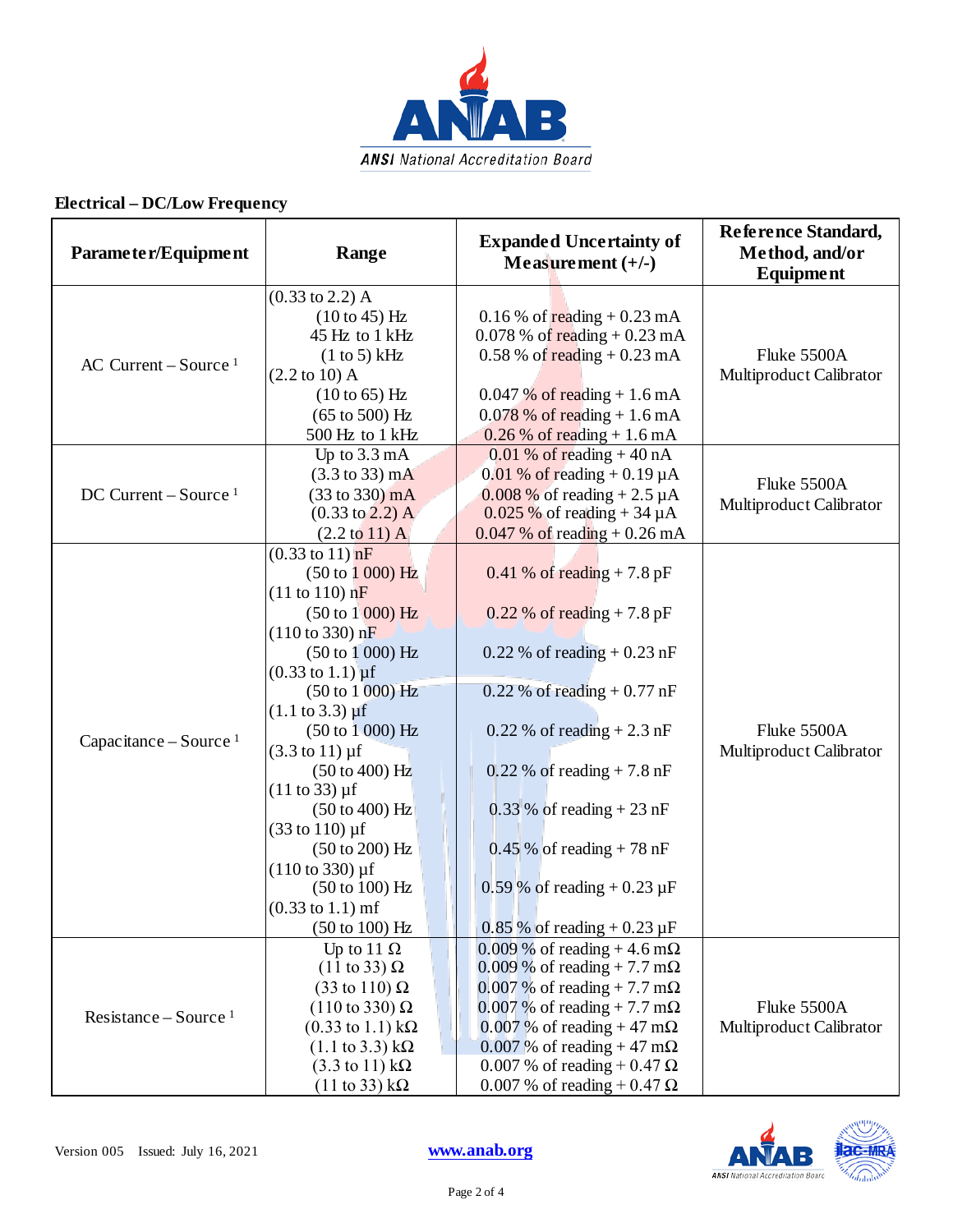

### **Electrical – DC/Low Frequency**

| Parameter/Equipment                | Range                                                                                                                                                                                                                                                                                                                                                                                                                                                                                                                                                                                                                                                                                                                                                                                   | <b>Expanded Uncertainty of</b><br>Measurement $(+/-)$                                                                                                                                                                                                                                                                                                                                                                                                                                                                                                                                                                                                                                                                                                                                                                                                                                | Reference Standard,<br>Method, and/or<br><b>Equipment</b> |
|------------------------------------|-----------------------------------------------------------------------------------------------------------------------------------------------------------------------------------------------------------------------------------------------------------------------------------------------------------------------------------------------------------------------------------------------------------------------------------------------------------------------------------------------------------------------------------------------------------------------------------------------------------------------------------------------------------------------------------------------------------------------------------------------------------------------------------------|--------------------------------------------------------------------------------------------------------------------------------------------------------------------------------------------------------------------------------------------------------------------------------------------------------------------------------------------------------------------------------------------------------------------------------------------------------------------------------------------------------------------------------------------------------------------------------------------------------------------------------------------------------------------------------------------------------------------------------------------------------------------------------------------------------------------------------------------------------------------------------------|-----------------------------------------------------------|
| Resistance – Source <sup>1</sup>   | $(33 \text{ to } 110) \text{ k}\Omega$<br>$(110 \text{ to } 330) \text{ k}\Omega$<br>$(0.33 \text{ to } 1.1) \text{ M}\Omega$<br>$(1.1 \text{ to } 3.3) \text{ M}\Omega$<br>$(3.3 \text{ to } 11) \text{ M}\Omega$<br>$(11 \text{ to } 33) \text{ M}\Omega$<br>$(33 \text{ to } 110) \text{ M}\Omega$<br>$(110 \text{ to } 330) \text{ M}\Omega$                                                                                                                                                                                                                                                                                                                                                                                                                                        | 0.009 % of reading $+4.7 \Omega$<br>0.009 % of reading $+4.7 \Omega$<br>0.012 % of reading + 43 $\Omega$<br>0.013 % of reading + 43 $\Omega$<br>$0.047$ % of reading + 0.43 kΩ<br>$0.086\%$ of reading + 0.43 kΩ<br>0.4 % of reading + 4.3 k $\Omega$<br>$0.54$ % of reading + 4.3 kΩ                                                                                                                                                                                                                                                                                                                                                                                                                                                                                                                                                                                                | Fluke 5500A<br>Multiproduct Calibrator                    |
| AC Voltage $-$ Source <sup>1</sup> | $(1 to 33)$ mV<br>$(10 to 45)$ Hz<br>45 Hz to 10 kHz<br>$(10 to 20)$ kHz<br>$(20 \text{ to } 50)$ kHz<br>$(50 \text{ to } 100) \text{ kHz}$<br>$(100 \text{ to } 500) \text{ kHz}$<br>$(33 \text{ to } 330) \text{ mV}$<br>$(10 to 45)$ Hz<br>45 Hz to 10 kHz<br>$(10 to 20)$ kHz<br>$(20 to 50)$ kHz<br>(50 to 100) kHz<br>(100 to 500) kHz<br>$(0.33 \text{ to } 3.3) \text{ V}$<br>$(10 \text{ to } 45)$ Hz<br>45 Hz to 10 kHz<br>$(10 to 20)$ kHz<br>$(20 \text{ to } 50)$ kHz<br>$(50 \text{ to } 100) \text{ kHz}$<br>(100 to 500) kHz<br>$(3.3 \text{ to } 33) \text{ V}$<br>$(10 to 45)$ Hz<br>45 Hz to 10 kHz<br>$(10 to 20)$ kHz<br>$(20 \text{ to } 50)$ kHz<br>$(50 \text{ to } 100) \text{ kHz}$<br>(33 to 330) V<br>45 Hz to 1 kHz<br>$(1 to 10)$ kHz<br>$(10 to 20)$ kHz | $0.27\%$ of reading + 16 $\mu$ V<br>$0.12\%$ of reading + 16 $\mu$ V<br>$0.16\%$ of reading + 16 µV<br>$0.19\%$ of reading + 16 µV<br>$0.27\%$ of reading + 26 $\mu$ V<br>$0.78\%$ of reading + 47 µV<br>$0.19\%$ of reading + 39 µV<br>$0.039\%$ of reading + 16 µV<br>$0.078\%$ of reading + 16 $\mu$ V<br>$0.12\%$ of reading + 31 µV<br>$0.19\%$ of reading + 0.13 mV<br>$0.54 \%$ of reading + 0.26 mV<br>$0.12\%$ of reading $+0.19$ mV<br>0.023 % of reading + 46 $\mu$ V<br>0.062 % of reading + 47 $\mu$ V<br>0.11 % of reading $+ 0.23$ mV<br>$0.19\%$ of reading + 1.3 mV<br>$0.39\%$ of reading + 2.6 mV<br>$0.12\%$ of reading + 1.9 mV<br>$0.031\%$ of reading + 0.47 mV<br>$0.062\%$ of reading + 2 mV<br>$0.15\%$ of reading + 3.9 mV<br>$0.19\%$ of reading + 13 mV<br>$0.039\%$ of reading + 5.1 mV<br>$0.062\%$ of reading + 12 mV<br>$0.07\%$ of reading + 26 mV | Fluke 5500A<br>Multiproduct Calibrator                    |